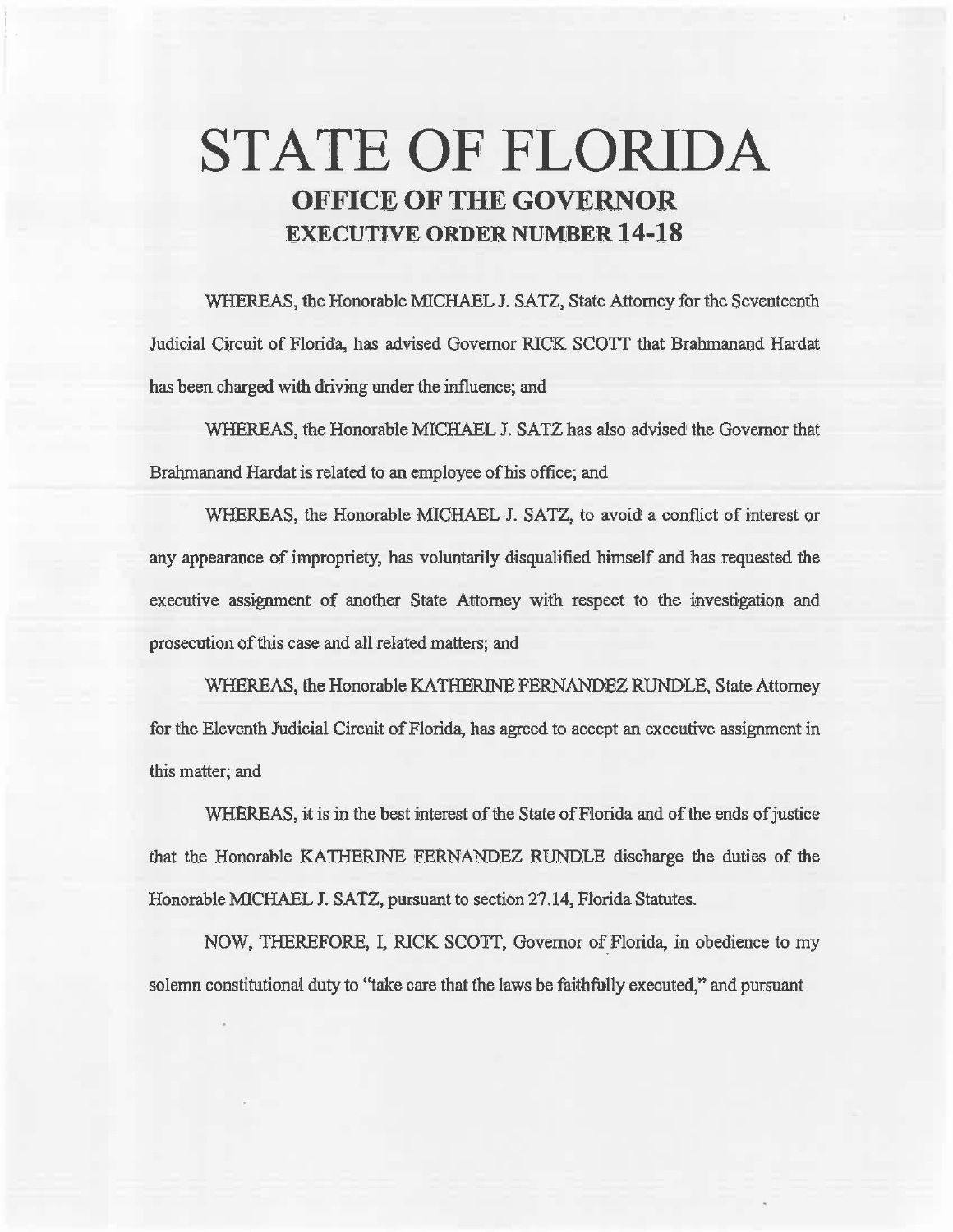to the Constitution and laws of the State of Florida, issue the following Executive Order, effective immediately:

## Section 1.

The Honorable KATHERINE FERNANDEZ RUNDLE, State Attorney for the Eleventh Judicial Circuit of Florida, referred to as the "Assigned State Attorney," is assigned to discharge the duties of the Honorable MICHAEL J. SATZ, State Attorney for the Seventeenth Jadicial Circuit of Florida, as they relate to the investigation, prosecution and all matters related to Brahmanand Hardat.

### Section 2.

The Assigned State Attorney or one or more Assistant State Attorneys and Investigators, who have been designated by the Assigned State Attorney, shall proceed immediately to the Seventeenth Judicial Circuit of Florida, and are vested with the authority to perform the duties prescribed herein.

#### Section 3.

All residents of the Seventeenth Judicial Circuit are requested, and all public officials are directed, to cooperate and render whatever assistance is necessary to the Assigned State Attorney, so that justice may be served.

## Section 4.

The period of this Executive Assignment shall be for one (1) year, to and including January 22, 2015.